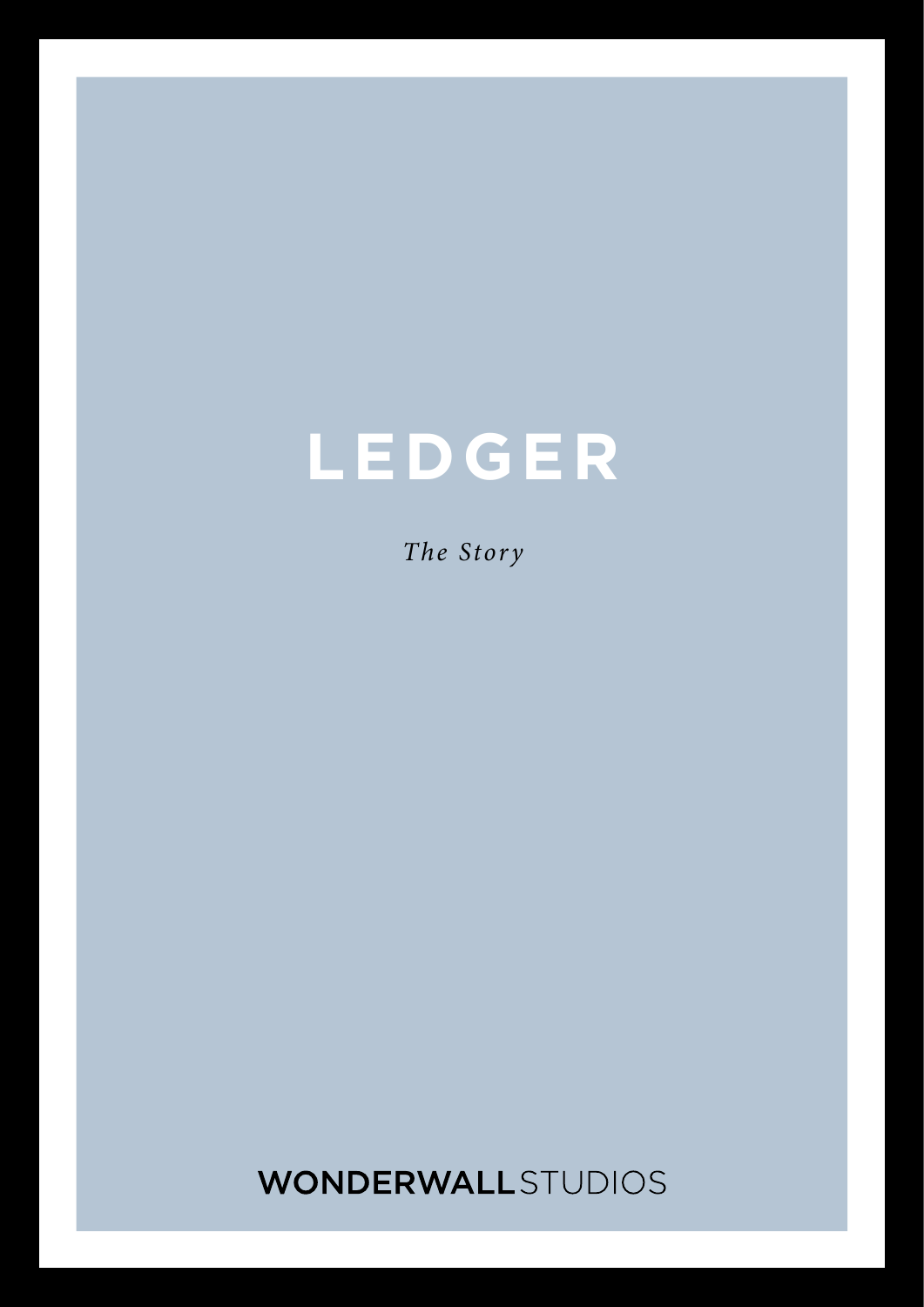### **WONDERWALL**STUDIOS

### **• THIS IS LEDGER**

*Bog Oak • Art Deco • Ukraine • Dark and Broody*



Dark and broody best describes this bog oak beauty. But do not be fooled, there's nothing sullen about this layered panel. The variations in colour and layers add depth and playfulness. True framed Art Deco and a child of its time. A monochromatic palette of deep browns and blacks.

### **• TECHNICAL SPECIFICATIONS**

| wood              | bog oak                                                       |
|-------------------|---------------------------------------------------------------|
| source            | logs from rivers and wetlands                                 |
| tones             | black, grey and brown                                         |
| finishing         | smooth sanding, matt coating                                  |
| tile dimensions   | 600 x 600 mm / 23.6" x 23.6" and 900 x 600 mm / 35.4" x 23.6" |
| tile thickness    | $15-30$ mm $/ 0.6"$ -1.1"                                     |
| tile construction | glued on 9 mm / 0.3" plywood backer                           |
| packing           | per order quantity                                            |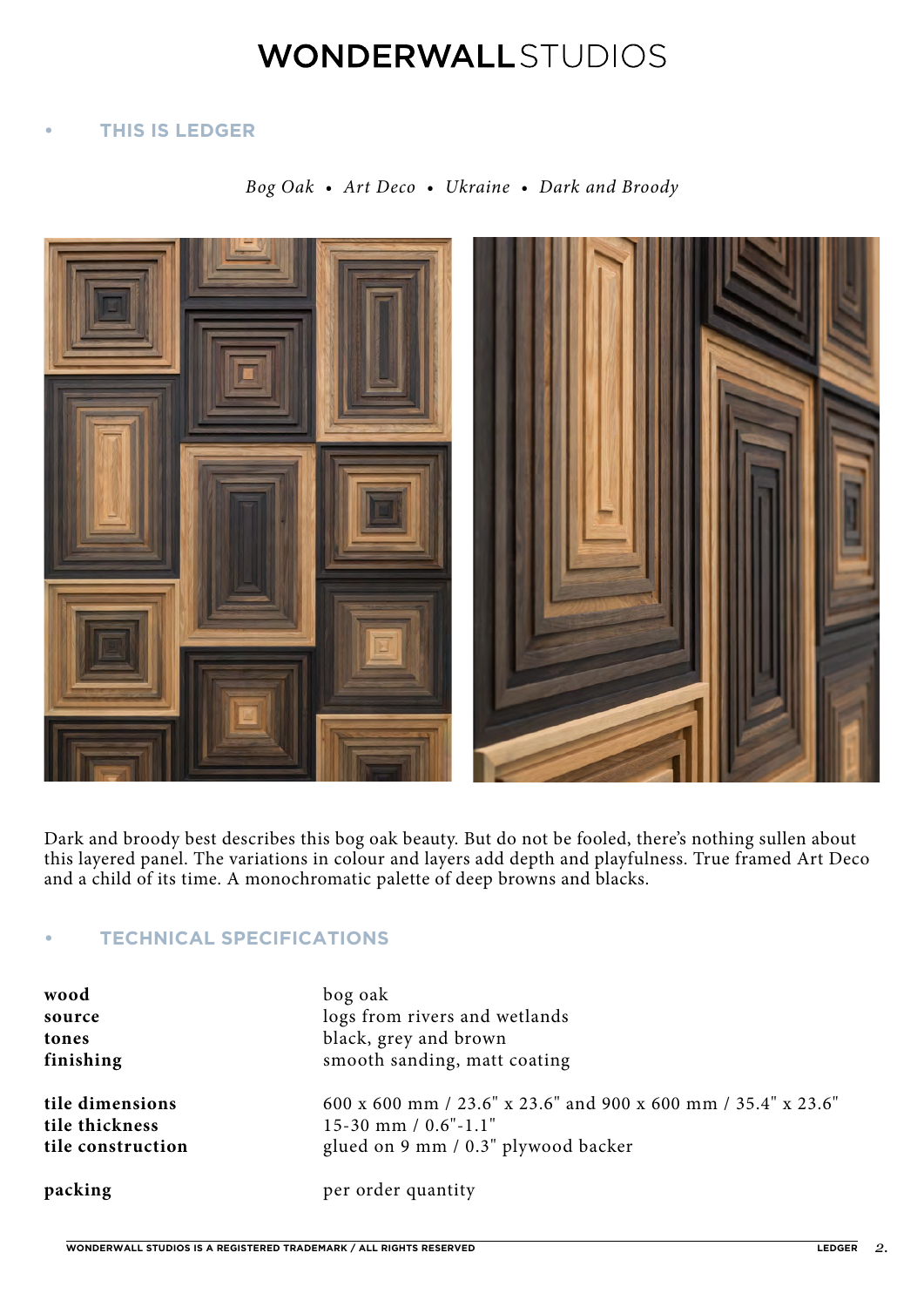### **WONDERWALL**STUDIOS